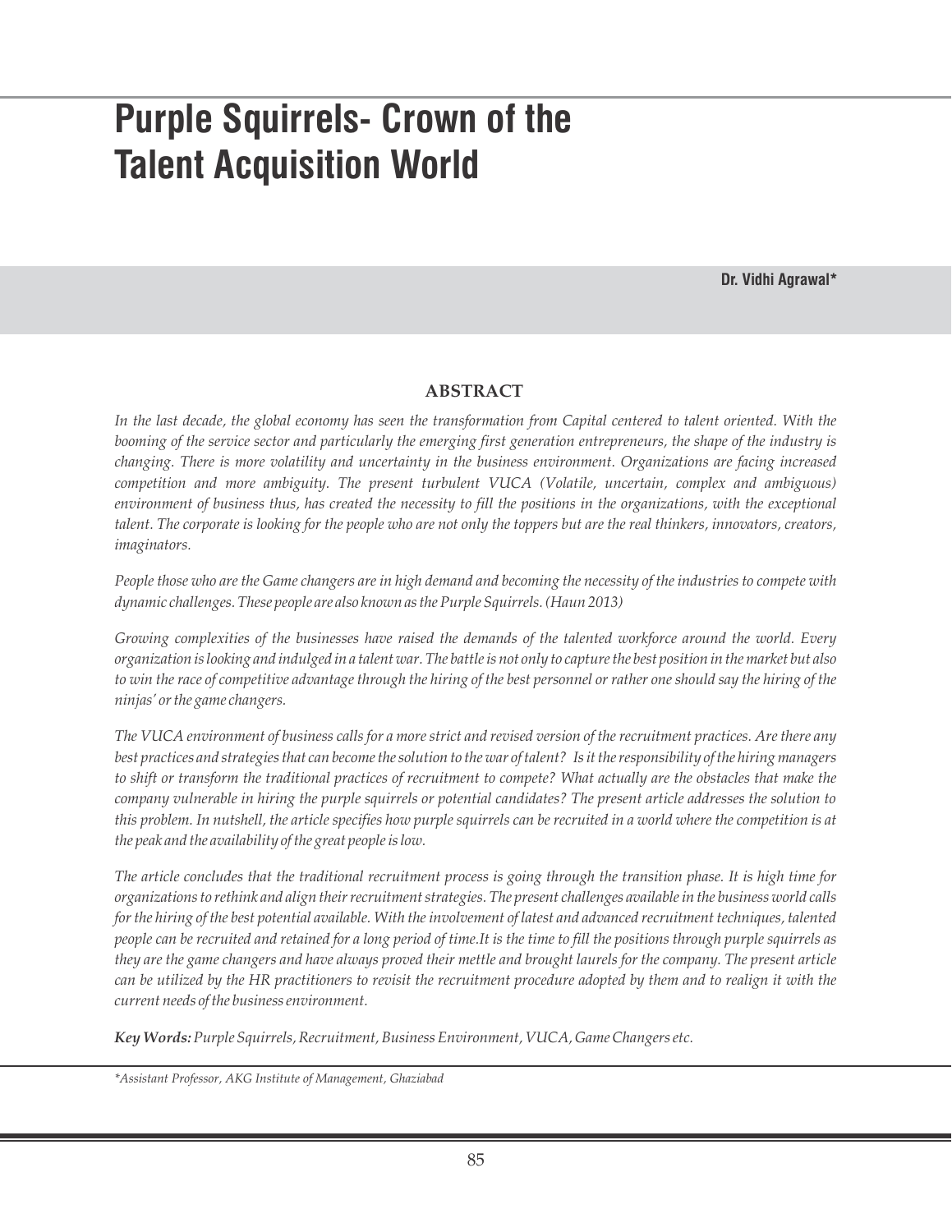"The current environment calls for boxing gloves as the trend of white gloves has gone"

**INTRODUCTION**

In the present turbulent business environment, it is mandatory for the business leaders to have out of box thinking. To sustain, an organization must have a flexible approach in terms of its strategies. To compete in the global world of business, companies need to focus on improving their workforce Arporn (2008). According to McKinsey (2008) in the next twenty years driving positions in the companies will be held by only technically literate and intellectually equipped people. Keeping in mind the present environmental challenges, top global companies are consistently working on their competency models, providing every facility to their managers to make them more efficient, experienced, knowledgeable and of course the best creators or originators of the big business ideas Gandossyet. al. (2007).Most of the organizations have created a talent pool by adopting best business practices that generate work environment filled with learning opportunities and fun. As a result, they got the best of the talent out of the world. These organizations have given their own names to their talent pool, for example, Facebook named them Pioneers or Ninjas, For GE they are the Game changers, IBM call them Wild Ducks etc. Although every good company wants to have the Purple squirrels on its board, most of them usually fail. Are there any specific ways with which the companies can hire Purple squirrels? The present article has cited various strategies with which the companies can fill their vacant positions with the Purple Squirrels.

# **Who are called Purple Squirrels?**

People those who are made to change the game, those who convert threats into the opportunities are called Purple Squirrels.

The word, Purple Squirrel contains two Words Purple and Squirrel.

**Purple** is the color of the imagination. The strength of purple colour is that it comes from a mixture of red and blue. Red colour is an indication for fighters and blue colour indicates oceans which symbolizes

-Drew, J. (2015).

mental peace and harmony. Thus, Purple colour indicates a combination of fighters those who think with a peaceful mind and then only act and react.

As squirrels are known for sharp sight deep thinking, quick analysis and immediate action. So we can say that purple squirrels are the rich blend of qualities like deep thinking, quick analysis, immediate action, decision makers. They are the true leaders and innovators those who can do miracles.

Purple squirrels can be defined as the candidates with extraordinary thinking power having the right mix of education, skills and experience. They are rarely available in the present ultra-competitive industry (Haun 2013)

Purple squirrels can be recognized as the people those who are born with innate power and transform the companies by spreading positive vibes and makes the whole organization powerful.

There is no innate or inbuilt magical power that lies in the purple squirrels nor they have any exclusive patent right on the way they think and respond Taulbert, C. L. (2017) on the insights they take from the business environment, it is their habit of separating themselves from the box that makes them out of box thinker.

Why Purple Squirrels are the real corporate Hero?

Purple squirrels are the circlet of the talent acquisition world. They are the real heroes those who with their sharp skills do wonders in the business world. They are the star performers and worth 5-10 average performers. (Jack Welch,2001).

According to Steve Jobs, Great performers are 25 times stronger in their work as compared to the average performers. According to Aguinis, H. (2012)., Top performers of an organization bring success and generate the best output in an organization.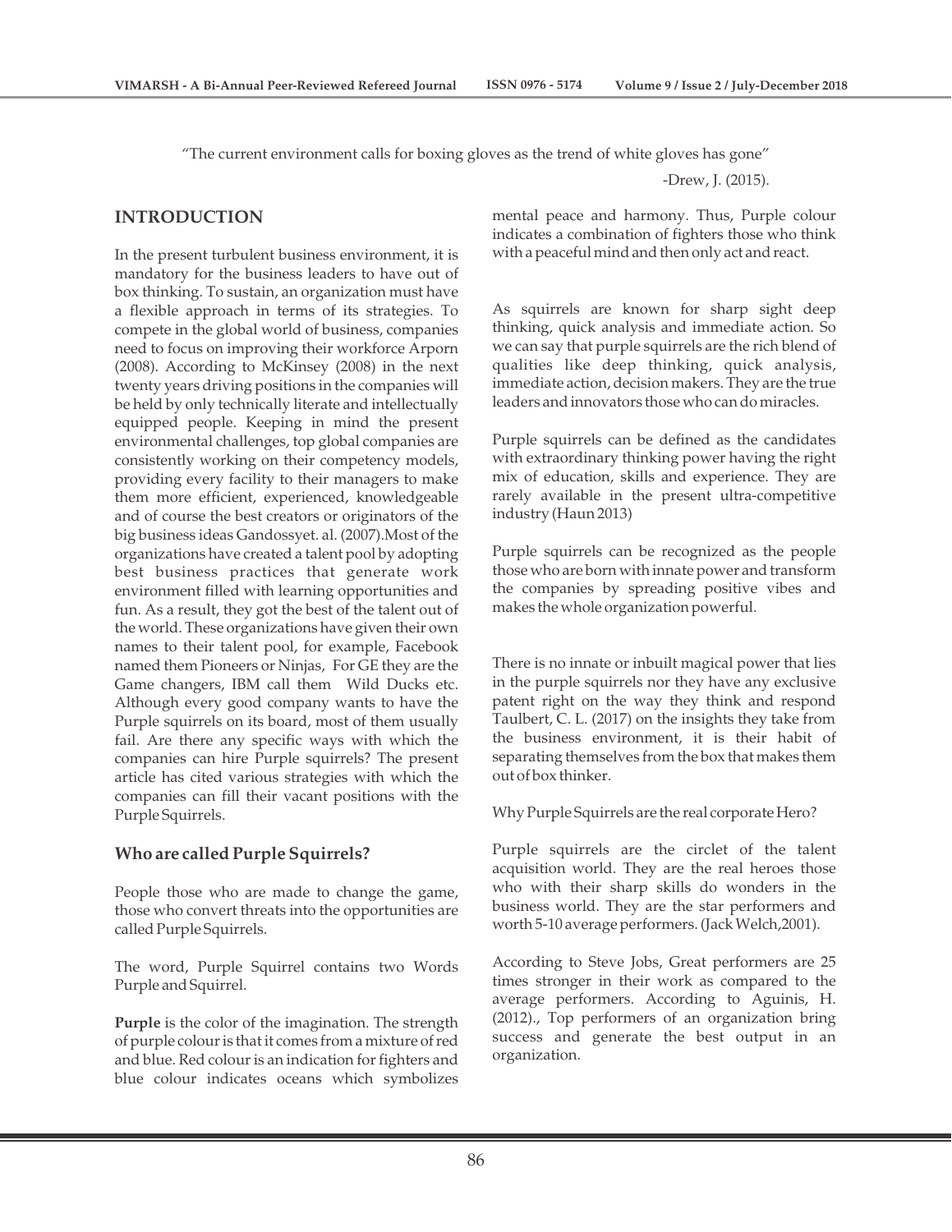

*Source:* Aguinis, H. (2012). The best and the rest: Revisiting the norm of normality of individual performance. Personnel Psychology, 65(1), 79-119

Purple Squirrels are the ninjas with magical brain power. These ninjas have the powers to break the records. They can be from the senior, middle or junior level executives. Once be given the opportunity to work across all the areas of the organization, they can change the fate of the company.

Purple squirrels act as a quick fix when the company faces any crisis. The recent example is of the turmoil at Infosys due to sudden change or resignation of Vishal Sikka, CEO and MD on 18th August 2017 which created a short term crisis in the company. Shares of the company slip to 16 percent on the National Stock Exchange and in the next few trading sessions, there was a huge loss as it wiped out more than Rs 33000 crores in investor wealth. (Wadhwa, August 2017) Nandan Nilekani, co-founder of the company joined as a non-executive chairman on 24th August 2017 to fix the issues. This move of the company raised the hopes of the investors and there was a surge in the market price of the shares by 3 percent on the same day when Nilekani joined the company as non-executive chairman. It is the trust of the people/investors/founders of the company like Infosys in the potential candidates like Nandan Nilekani that gives impetus to the concept of the Purple Squirrels. Purple Squirrels perform better even in stressful situations. The recent crisis at Infosys can be taken and learned as a case study on the actions and reactions of the Purple squirrels when the companies are in trauma.

Purple squirrels have all the potential to change the game, they are the knowledge workers those who know, how to keep the pace with the current business environment. They have the potential to seek a constant challenge. They not only address the solution to the challenge but also works for their own personal development (Brown and Williams2004). They have all the capacity to create, innovate and work on new business models as per the needs of the dynamic environment. Their nature of looking the things from a different perspective Sumithra, T. G. (2017) makes them unique and creative.

# **Examples of Purple Squirrels**

There are lots of examples that justify the existence of purple squirrels. Jeff Bezos (Amazon), Larry Page( Google), Anne Mulcahy, (Xerox ), Tony Fadell, A M Naik(L& T) etc.

**Lee Iacocca** joined Ford Motors as a trainee engineer. In 1956, when the company was combating with the poor sales, he as purple squirrel accepted the challenge and introduces a finance scheme known as 56 for 56. The scheme allowed the purchasers to pay 20% down payment and then follow up with three further installments of \$56. The scheme was a great success as it resulted in a drastic increase in sales. Iacocca with his sharp sight and intelligence converted the threat of a company into an opportunity Goleman D.(2003)

**Larry Page**, despite a lot of criticism he moved with courage and clear the path of difficulty with his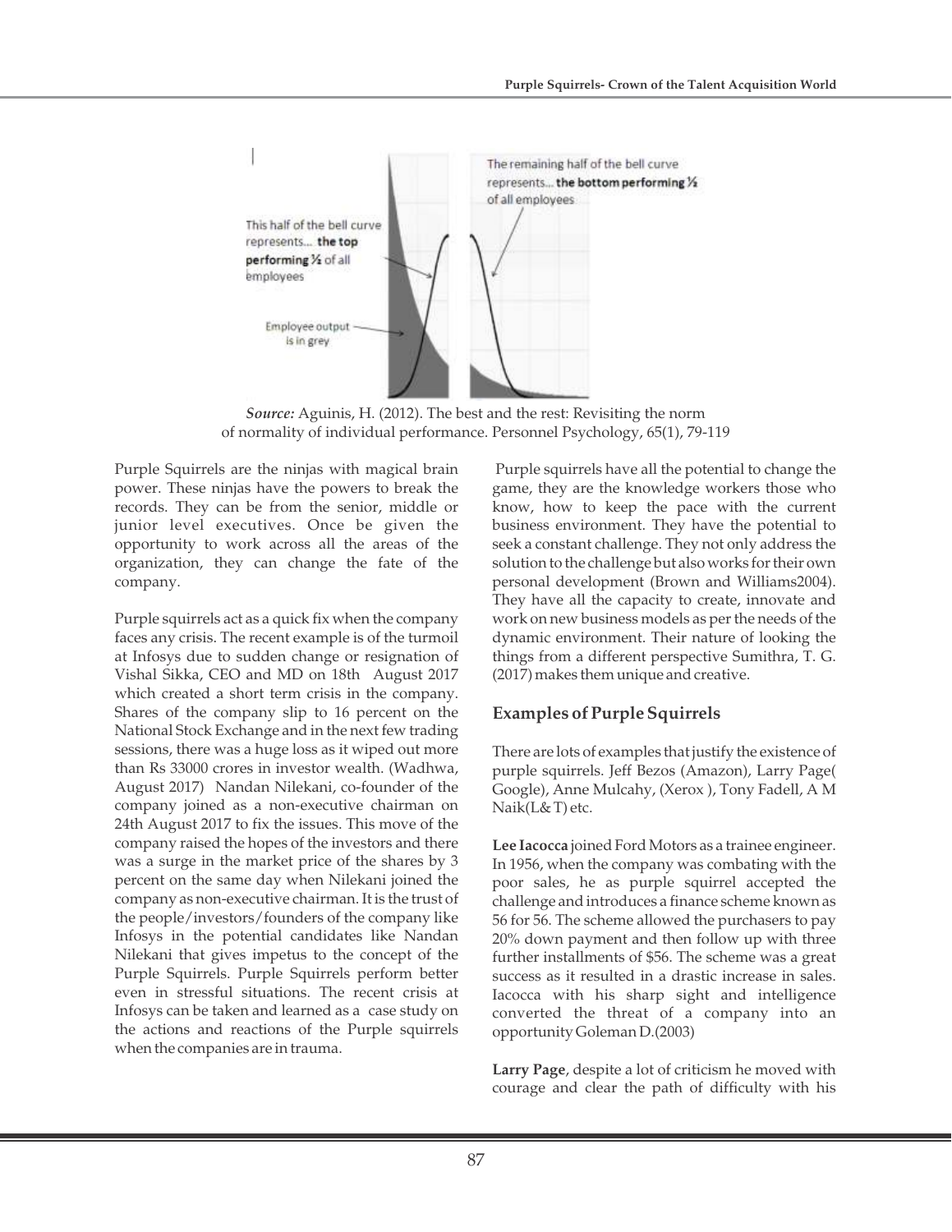strong determination and commitment. Today Google is the third world's most valuable brand. Larry Page as a purple squirrel opened every door of success with his intelligent thinking, sharp vision and great commitment. As a purple squirrel, he proved that nothing is impossible. (Carlson,2014). Today Companies like Google believe that hiring a top technologist will result in around 500 times more productivity and business impact that an average technologist.

**Ed Whitacre** as a ninja worked for General Motors and made a staggering IPO worth \$23.1 billion in 2010. General Motors was facing the financial crisis in the year 2009 and received a bailout from the government when the company declared itself bankrupt. Whitacre joined the company at this phase, he was previously holding the post of CEO atAT& T. He joined as the CEO of General Motors and promised that he would leave the job once he would return GM to greatness. He streamlined various development projects and within a short span of sixteen months he changed the status of General Motors from a bankrupt company to a profit making company. Today General Motors is known as a blue chip company. It was the innovative thinking, sincere commitment and hard work of Ed Whitacre that converted threat of the company into the opportunity. (Economic Times,12th September 2017)

**Anne Mulcahy**, Xerox has also set an example of the uniqueness of purple squirrels. Strong determination, innovative thinking and high fortitude of Anne made the things better at Xerox when actually it was facing a financial crisis. Anne never aspired to be on the board or on the role of CEO, but neither did she shy away from the opportunity to lead when elected by the board of Xerox in 2001. (George,2008) During her tenure at Xerox, she proved that nothing is impossible. Forbes acknowledged Anne as one of the world most influential women in 2005 and 2009

A creative and innovative brain can do wonders in the business world and the statement has been proved by **Tony Fadell**. While working at Philips, Tony Fadell came up with the concept of MP3 player. But it was the APPLE that realized the worth of this innovative mind at the right time and recruited him

and made billions from his innovation. Sullivan (2012)

**AM Naik** joined L&T in 1965 as a junior engineer. He is the purple squirrel who devoted more than 50 years of his life and generates value for L& T. In 1999 he was promoted to the position of CEO and Managing Director. He fought with various challenges and converted threats into the opportunities for L& T. He generated value for his company with his sharp brain and commitment. During his tenure, L& T faced takeover threats from big business conglomerate named as the Reliance group and the A.V. Birla group, Dongen, L. A., & Foulkes, A. (2012). but with his strong determination and will power, he opted the best strategies and converted these threats into the opportunities.

**Steve Jobs** reversed the fate of the company like Apple when the company was at the verge of bankruptcy, Steve Job rejoined Apple Inc. In the year 1996, the company completed its fiscal year and was facing a tight spot as it faced a loss of 1 billion dollars. The company was in great trouble and was facing the threats from competitors like HP and Dell. Job joined as an interim CEO and turn around the company by reorganizing the development projects. Apple at that time worked on several projects and introduced iMac, iPhone, iPod and iTunes. Job continuous fight with the threats, commitment and innovative mind, grew the company by 9000 percent..(Economic Times, 12th September 2017)

Purple Squirrels treat the problems as the gift of God and knows how to transform the problems into the ways of achieving success. Example of **Mr. Suresh Narayanan**, chairman and Managing Director of Nestle India proves this statement. He joined Nestle India in July 2015 when Nestle most liked product Maggi was facing the crisis. Maggi was banned during the period starting from June 2015 to October 2015 in the country as FSSAI report claimed that samples of Maggi contained excessive lead. Under Narayanan's stewardship, Nestle India fought with various hurdles and now at present company has started demonstrating recovery from the Maggi crisis. It is the will power and strong determination of the leaders like Suresh Narayanan that gives the power to companies to struggle and survive in the phase of crisis. (Sinha,2016)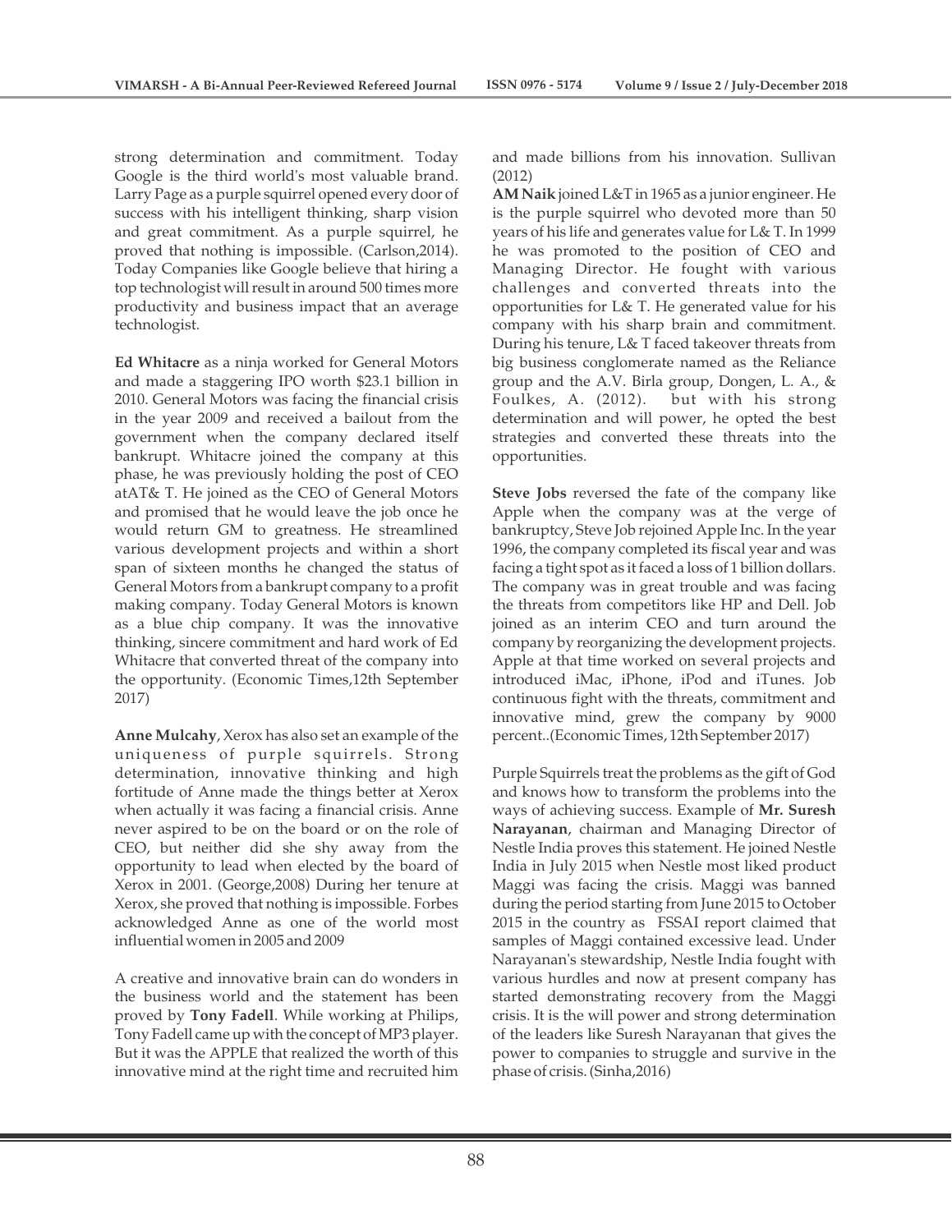**Dan Hesse proved that the innovative and out of box thinking can bring laurels to the company**. Hesse joined as CEO of the company Sprint in 2007. At that time sprint was facing the losses valued at more than 29.6 billion\$. The company lost numerous customers. Hesse revitalizes the company by stemming the plans that include improvement in the customer services, new rate plans, more emphasis on the prepaid cell phones, more number of retail stores etc. Sprint started with its turnaround Journey in 2010. In the year 2012 sprint reported revenue of \$ 35.3 billion. Dan Hesse changed the game with his sharp insights, thinking and commitment. (Economic Times, 12th September 2017)

## **Why companies are not able to recruit Purple Squirrels?**

According to Zolli 2007, labour markets around the world are facing the non-availability of a talented workforce. Multinational companies are looking towards small developing countries to meet the demand of the outstanding performers, required to compete in a tumultuous business environment. Silzer, R., & Dowell (2009). It is very difficult to spot the right talent. Most of the big business giants believe in the power of data. But an excess of data somehow creates challenges for the industries. It creates a dilemma who to recruit, who will be the best choice?

The position of the market is tight, very tight. There is a steep decline in the exceptionally talented workforce as the talent available is less and demand is more.

The biggest problem in hiring the potential candidate is the approach of the hiring managers. Most of them know the significance of hiring the best candidate at the very first time but sometimes insincere efforts bring the poor results and as such, they try to fix the problem after the results. The crux of the story lies in the fact that they go for the best talent acquisition strategy but fails in the execution of it. **Adler, L. (2013)**

Most of the hiring managers live in the misconception that by hiring a pool of the candidates, they will get exceptional talent out of them and thus will win the race of talent. Unfortunately, they over-relied on the talent surplus strategy to find the purple squirrels in the situation

where there is talent scarcity. Lack of trust in the employer, weak image, poor employer branding, diminishing values, misdirected planning and ethos are some of the factors that create the obstacles for the companies to win the talent race.

## **Recruiting Talent/purple Squirrels – A challenging Task**

Recruiting and retaining best talent is the need of every Multinational company today as the best of the talent not only helps in the adaptation of local culture but also helps the companies in their global integration. (Kostova & Roth, 2002). The corporate is looking for the people who are not only the toppers but are the real thinkers, innovators, creators, imaginators. They must know how to tackle, compete, realign and strategize their actions with the change in the business environment and that too with the team of a workforce of diversified background. Companies are in search of the best executive talents. According to the latest survey results of Randstad, approximately 75% of the companies participated in the survey accepted the fact, that to have the best-talented workforce, it needs more time and determination by an expert team of an organization. Companies are facing this crisis and as a result, 13% of companies are understaffed. Randstad's 2016 Workplace Trends Guide

To have the extraordinarily talented people on the company board, traditional policies and methodologies of recruitment need immediate review and updating. Companies usually put a lot of restraints on the specific positions which starts with the first step i.e. job description. Predefined rules, duties and policies not only bind the people on their job positions but also restrict them to have the creative approach. To have an extraordinary pool of talent, companies have to cross exceptional lengths.

Although Job description is good enough to guide the incumbent on its role it only works in the balancing situations which usually come in a stable environment. But what about the supple situation? Thus, the problem with the traditional approach is that it does not take into account how to address a company's needs in changed circumstances.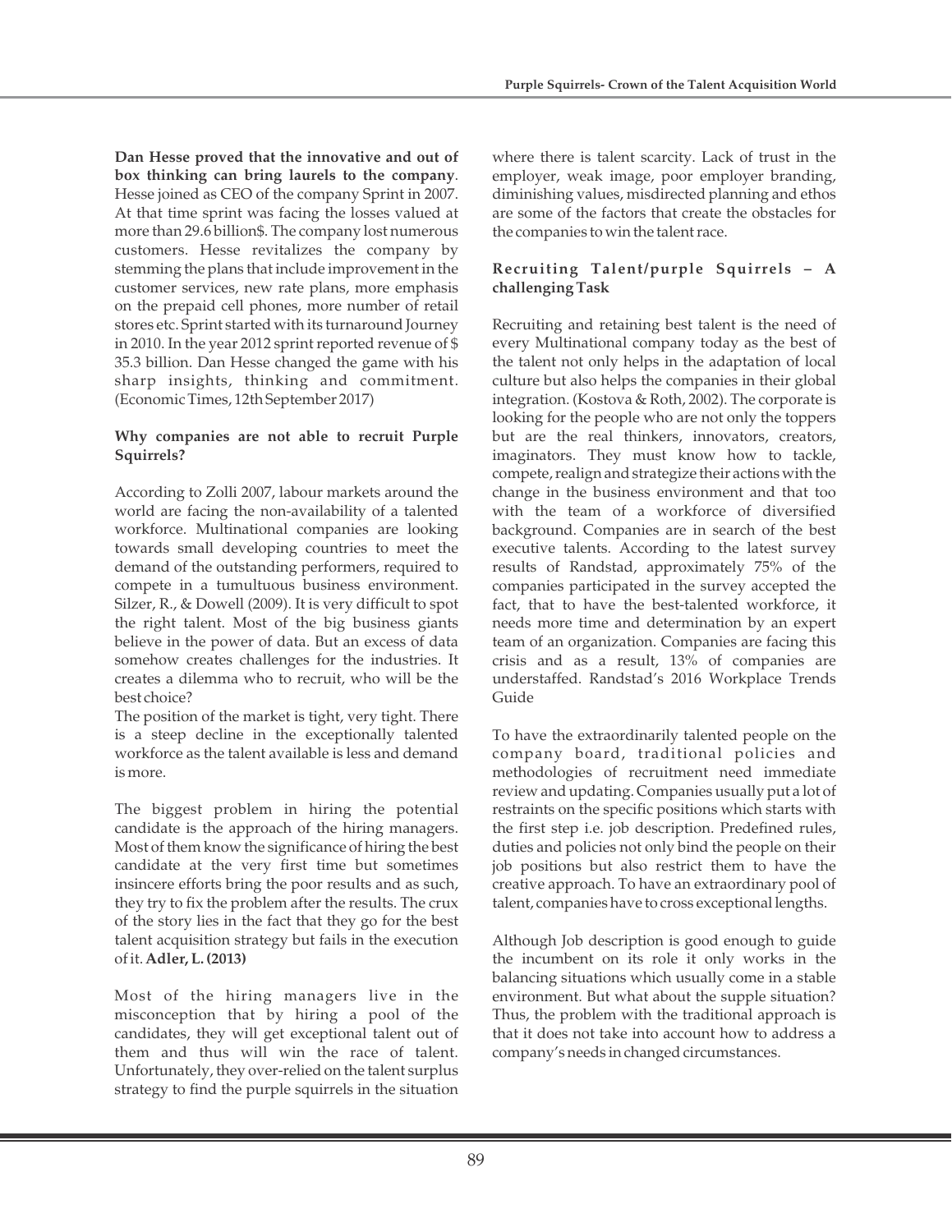As a consequence, a company fails in finding a replacement. The applicant screening process is so rigid that no candidate is able to get through. It seems as that you, yourself have created a lot of boundaries and fire protection walls and now searching how to come out. If the companies want to be a leader in creativity and innovation, it is mandatory for them to rethink on every step of the recruitment and strategize it to align it with the current business requirement.

In most of the companies, the normal tendency to fill the vacant position is to seek a successor who can replicate the predecessor in terms of style of working. Although this practice is helpful in quick fill ups of the vacant positions but fails to give the real and practical solutions to the business problems. As the people those who are opted to fill the seats have the same thinking and the ways of doing the work, they are not the real game changers. Dumeresque, D. (2014)

To have extremely talented people, business leaders are required to change their approach. Selection methods such as a combination of general mental ability (GMA) tests along with the use of work sample measures and structured interviews are of great value when hiring at most levels within the organization (Schmidt et al., 1998).

Companies often look for candidates who have the skills that complement existing Staff. In other words, the people who are the best cultural fit. But it is rightly said that forgetting something best you have to give a few sacrifices also. Thus, to have the best pioneers, the people who have the ability to disrupt a company in a positive way, the company must have the guts to accept or follow a change in philosophy or culture of the organization and must allow the purple squirrels to flourish.

#### **Strategies to recruit purple squirrels**

To gain a competitive advantage, companies look for candidates having great potential. For acquiring the best talent, potential is one of the significant element. (Silzer and Church 2009). It is the potential of the outstanding performers that paves for the way of success. According to the research conducted by (Ulrich and Smallwood,2012), high potential aspect was found in very less proportion of the workforce.

If the organization want to flourish and survive in the present era, they need to reorganize their internal policies and procedures. (Sparrow and Makraam 2015) to exploit the organizational resources in terms of people. To have the extremely talented people the companies must ensure that it has completely brought into the idea of change. A significant turnaround in the organization may include a change in the internal set up of the organization both from the top of the organization and from the operational areas involved. Purple squirrels can be the source of sustainable competitive advantage for the companies as their innate talent create value for the organizations. To meet the expectations of the global knowledge economy, there is a stiff need to hire the potential candidates there with the use of traditional hiring policies; companies can never recruit Purple squirrels. To win the battle of talent, companies need to adopt appropriate strategies. Effective planning and persistence can pave the way of success.

To hire the purple squirrel is like to climb the uphill mountain. Recruiters must understand that the mountain will not come to them; it will be their planning and tools that will help them in climbing the mountain. Drew, J. (2015).

However, the following strategies can contribute to the recruitment of the best brains for an organization.

#### **Use of Company Network**

Purple squirrels are not easily identifiable. To have the best talent pool, a company can use its network. A company must build the appropriate network because ultimately it is the relationship that sometimes pays for you. Strong and harmonious relationships with the customers, suppliers, government agencies, financial institutions, employees and other stakeholders build the company network. Companies can win the talent race with the use of their strong network. In the present business scenario, companies are using their networks to fill the vacancies with the best of the candidates.

#### **Employer Branding**

Employer branding is the first and the best determinant of success in the war of talent. Sahay, P. (2015).Companies can hire the best talent by creating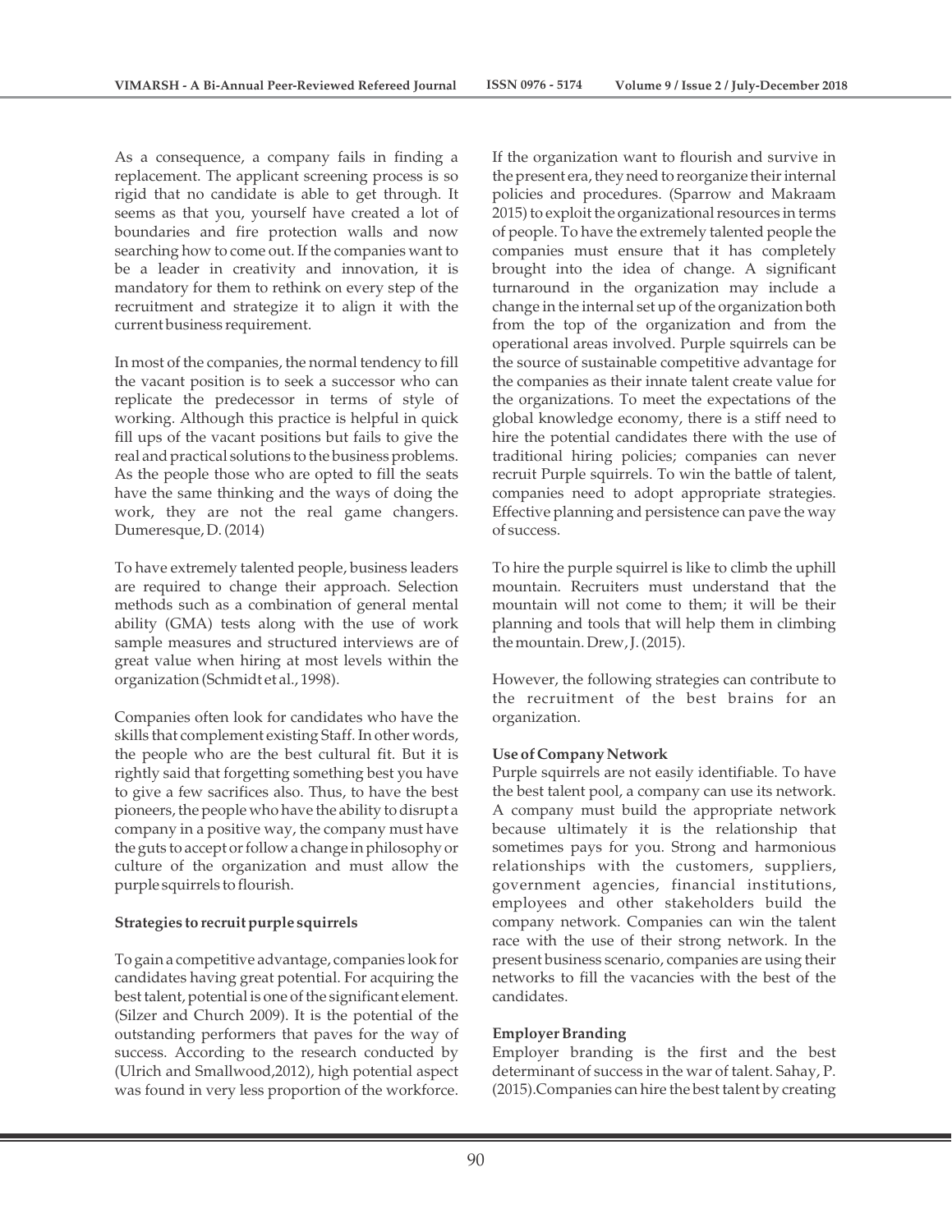a good brand. Most of the applicants want to apply for the job in the companies whose market value proposition and brand value is higher. According to the results of an interview conducted by Rao, P. (2015), applicants are always attracted towards the branded organization even if the non branded organizations offer them more salary and perks. A large pool of applicants in India wants to be associated with the illustrious organizations. To create and develop an employer brand in the market, organizations offer various attractive schemes for employee development, succession planning. Getting the tag of the best place to work can be beneficial to attract the best pool of talented people. Most of the Indian companies have realized this truth and they are continuously doing the effort to build the employer brand. Companies with long term orientation strategically align the interest of the employees with the company objectives.  $Llopis(2016)$ 

## **Ground level preparation**

To select the best and right candidate, people associated with hiring are required to do their homework properly because most Purple squirrels are dissenter who has the unconventional approach to business. These people can further become a challenge for a company to manage. Rather than a quick decision on hiring, best hiring companies generally reevaluate their decisions, keeping into consideration the data, facts and shreds of evidence available. According to the previous research conducted, Hasty decision can be avoided with the use of ground level preparations. Attentive work, integrated information and proper research before taking any decision always impacts mental representation and memory processes. Weber, E. U., & Johnson, E. J. (2009), thus hiring managers must consider all the perspectives before taking any final decisions. Decisions, under the time pressure, sometimes prove wrong. To fill the top most positions in the companies, hiring managers must focus and design the appropriate parameters.

#### **Innovative and Creative work environment.**

Innovation in the work environment attracts purple squirrels. It is the trust, connectivity and thrives that drive innovative behaviors in the workplace Carmeli, A., & Spreitzer, G. M. (2009). Companies must start with the practices that give full autonomy to its employees to work on their ideas, creation and innovation. For example, Ratan Tata while as a

chairman of the Tata group started an annual competition in which the best-failed idea was rewarded by the company. By inducing such kind of competition, Tata group proved that innovation is the ultimate key to have success. Ghaswalla(2012). In the current global business environment, organizations know the importance of innovations and creative ideas. The recent practice of Mission Kurukshetra opted by the Mukesh Ambani led company Reliance Industries Ltd. also supports the importance and use of innovative practices in the companies. According to the article published in Economic Times, dated 6th August 2017, the Reliance group invited 1.43 lakh of its employees to come up with the best of their ideas. The practice was named as chairman grand challenge. (John, 2017)

## **Direct Poaching**

To have the best talent pool companies can directly poach the employees associated with their competitors. Although poaching employee is not the best alternative as it is considered as a wrong practice but most of the IT companies utilize this strategy to fill the vacancies with world class business professionals and experts.

#### **Replace Job Description with the performance objectives**

Rather than deploying the tradition Job Description, hiring managers must opt the tool like performance objectives. When the organizations set the KPAs for the employees in terms of their performance objectives, it gives a clearer picture to the employees that what is expected of them. More clarity results in more transparency and thus attracts exceptional talent towards the organizations. According to Adler, L. (2013), he found this practice more suitable as compared to the traditional practices, as when he experimented this practice, there was a very less employee turnover and every year most of the employees got the promotion. Findings of an interview conducted by Rao, P. (2015) has also given the emphasis on the performance-based promotion. In Indian organizations, most of the public sector organizations are striving to go for the performancebased promotion as these organizations rely on the system of seniority-based promotions. But to compete in the race of talent war, most of the Navratna and Maharatna companies have changed their policies to hire and retain the exceptional performers. These companies include Bharat Heavy Electronics Limited, Bharat Electronics Limited,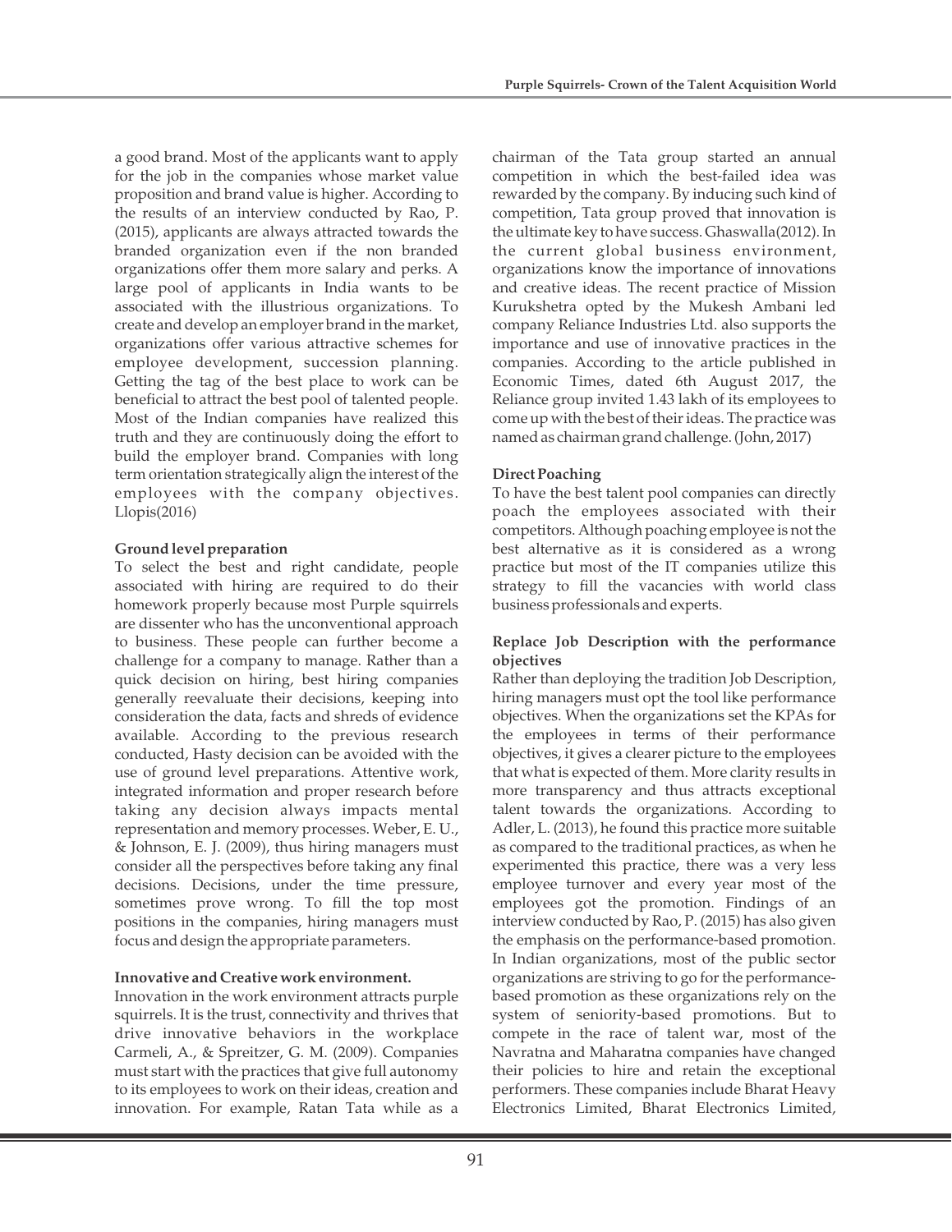Hindustan Aeronautics Limited, Coal India Limited, Indian Space Research organization, Oil and Natural Gas Corporation, Defense Research and Development organization etc. Companies in India have realized the fact that their employees are their precious assets and are the source of competitive advantage and as such are utilizing every best prospect to hire and retain the best ninja's.

#### **Use of Social media sites**

In the world of social networking sites, companies can use the tools like Linked In, Google plus, Facebook, Orkut, career builder talent network etc. These tools work as a magical wand. These tools are gaining more popularity as they have become the answer to the search of both the employer and the prospective candidate. Employers from the US companies are utilizing these sources to screen job applicants. (Shea and Wesley, 2006; Withiam, 2011). According to (Jacobs, 2009), the use of social media sites is more prominent these days as this practice has advantages over the traditional methods of recruitment. Easy accessibility with no cost makes it a stronger way of recruiting the potential candidates.

#### **Replace short term packages with the long term career opportunities**

The best candidates in today's dynamic business world look for the companies, where they found the opportunities to grow in their career. Companies must understand this fact and should strategize the organizational goals in alignment with the individual's long term career goals. Previous research work on recruitment practices has also proved this fact that companies who provided the long term career opportunities got success in their race of talent war.

## **Evidence based interviewing and assessment process**

The modern trend to recruit the best of the talent is the use of evidence based interviewing process in place of the behavioural interview techniques. To have a more practical, concrete and robust decision on selection, it is better to go for evidence-based assessments of the candidates. The use of generic behavioural interviews results in emotional decision making as compared to realistic and logical decisions. Organizations in today's competitive

environment can hire the best of the talent when they go with realistic and optimistic talent reviews.

# **CONCLUSION**

Modern organizations have realized that human resource is no more a cost factor. Biesalski, (2003) and even the best human resource can be the reason for the growth and success of the company. De Alwis (2010).It is the human resource of the company that improves the operational and financial health of the organization. According to Sahay, P. (2015) Talent as a lynchpin has become the gateway to the economic success of the companies. But in today's ultracompetitive environment most of the organizations are not able to recruit the best personnel. To recruit, develop and retain the best talent has become the key challenge for most of the organizations. Van Dijk, H. G. (2008). Although Good people can be recruited through the traditional recruitment procedure it fails to recruit exceptional people. Thus to have the purple squirrels, business leaders have to change their approach of hiring. Although hiring extremely talented people is a challenge for business leaders but with the use of intelligent thinking and in depth analysis of versatile business situations, they can come out with the best results. There are no specific ways that have been identified by the elites in the field of talent hunt. It is recruiter's creativity, analytical power, decision-making skills, right intuitions that make them the best recruiter. As a talent recruiter one should have a sharp sight, deep thinking, quick analysis and immediate action skills. Companies with the use of their network, best employer branding, innovative and creative work environment can recruit the best-talented people. HR practitioners can learn the art of hiring by studying the success journey of the purple squirrels and the best recruiters. The economics of recruitment can contribute as an important factor to gain long term success.

To answer the challenges created by the VUCA (volatile, uncertain, complex and ambiguous) environment, organizations have to change and shift their transactional ways of recruitment to the Modern recruitment channels as the new perspectives and thinking will help the organizations to better connect with the exceptional talent. Sahay, P. (2015).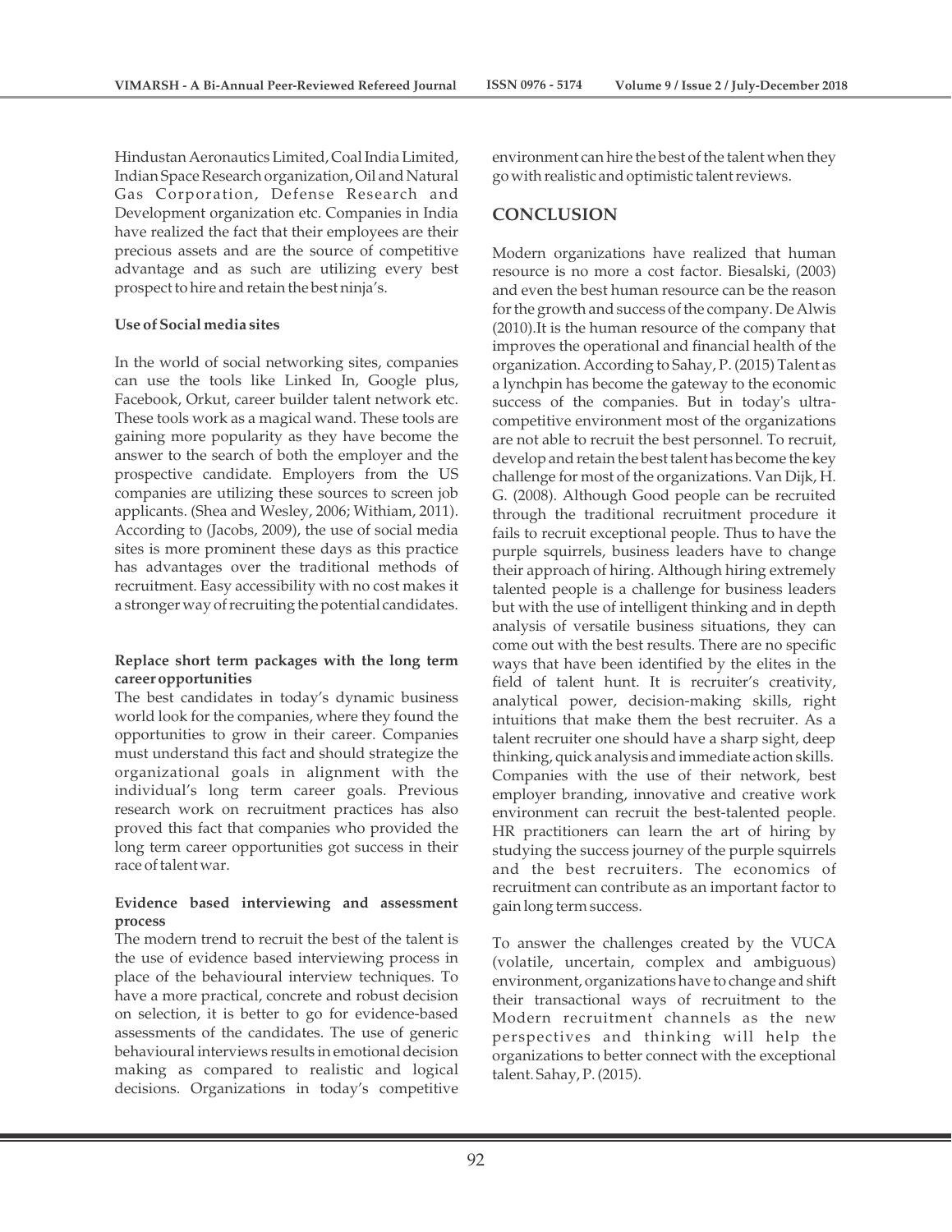In order to survive and flourish in the seismic business environment, Multinational companies are required to fine tune the fundamental practices of recruitment. It is the high time for the organization to rethink, realign their strategies of hiring to elevate the level of success in the war of talent.

# **BIBLIOGRAPHY**

- *Adler, L. (2013). The Essentiel Guide for Hiring & Getting Hired. Atlanta: Workbench Media.*
- *Aguinis, H. (2012). The best and the rest: Revisiting the norm of normality of individual performance. Personnel Psychology, 65(1), 79-119.*
- *Arporn, P. (2008). Talent management practices in selected companies listed on the stock exchange of Thailand. Educational Journal of Thailand. 2(1), 1-9*
- *Biesalski, E. (2003), Knowledge management and ehuman resource management. Proceedings of FGWM 2003. Workshop on Knowledge and Experience Management, Karlsruhe, 6-8 October 2003.*
- *Brown, P., Hesketh, A., & Williams, S. (2004). The mismanagement of talent: Employability and jobs in the knowledge economy. Oxford University Press.*
- *Carmeli, A., & Spreitzer, G. M. (2009). Trust, connectivity, and thriving: Implications for innovative behaviors at work. The Journal of Creative Behavior, 43(3), 169-191.*
- *Carlson,2014. The Story Of How Larry Page Got Forced From The Top Of Google And Came Back A Decade Later, Business insider retrieved from http://www.businessinsider.in/The-Story-Of-How-Larry-Page-Got-Forced-From-The-Top-Of-Google-And-Came-Back-A-Decade-Later/articleshow/ 34164905.cms on 10th December 2016*
- *De Alwis, A. Chamaru (2010), The impact of electronic human resource management on the role of human resource managers. E+M E konomika A Management, Volume 13(4), pp. 47-60.*
- *Dongen, L. A., & Foulkes, A. (2012). Value generator. Insight: a magazine from Lloyd's Register, 2012(5), 36-38.*
- *Drew, J. (2015). How to win the game of talent. Journal of Accountancy, 220(4), 28-32,34-35. Retrieved from https://search.proquest.com/ docview/1721336450?accountid=39532*
- *Dumeresque, D. (2014). Purple squirrels: Hiring the ultimate game changers.Strategic Direction, 30(8), 41-43.*
- *Economic times (12th September 2017) From Steve Jobs To Lee Iacocca, Business Heads Who Took Over*

*The Wheel — And Steered — A Company Out Of Crisis retrieved from http://economictimes. indiatimes.com/magazines/panache/from-stevejobs-to-lee-iacocca-business-heads-who-took-overthe-wheel- and-steered- a - c ompany- out- o fcrisis/reversing-out-of-a-tight-spot/slideshow/ 60475072.cms on 14th September 2017.*

- *Gandossy, R., Salob, M., Greenslade, S., Younger, J., & Guarnieri, R. (2007). Top companies for leaders 2007. Hewitt & Associates in partnership with Fortune and the RBL group. Lincolnshire, IL: Hewitt & Associates.*
- *George (2008) America's Best Leaders-Anne Mu l c a h y , Xer o x CEO retrie v e d fr om*  $h$  t t p : //www.usnews.com/news/best*leaders/articles/2008/11/19/americas-best-leadersanne-mulcahy-xerox-ceo on 10th December 2016*
- *Ghaswalla(2012), The importance of failure, the Hi n d u Bu si n ess L i n e retrie v e d fr om http://www.thehindubusinessline.com/news/variety /the-importance-of-failure/article4245778.ece on 10th December 2016*
- *Goleman D. (2003)Business the ultimate Resource. Bloomsbury Publishing Plc*
- *Haun (2013)Don't Hire the perfect candidates, Harvard Business Review article available on https://hbr.org/2013/01/dont-hire-the-perfectcandidate*
- *Jacobs, D. (2009). Surviving the social explosion. Landscape Management, 48, pp. 10–13.*
- *John (2017). With groundbreaking Ideas, Mukesh Ambani wants to make Reliance the most innovative company, retrieved from http://economictimes. indiatimes. com/news/ company/ corporatetrends/with-groundbreaking-ideas-mukesh-ambaniwants-to-make-reliance-the-most-innovativecompany/ article show/59933559.cms on 16th September 2017*
- *Kostova, T., & Roth, K. (2002). Adoption of an organizational practice by subsidiaries of multinational corporations: Institutional and relational effects. Academy of Management Journal, 45(1): 215–233.*
- *Llopis, 2016 Companies Create Powerful Employer Brands By Doing These 4 Things Consistently retrie v e d fr om h tt p ://www.f o r b es. c om/ sites/glennllopis/2016/12/05/companies-createpowerful-employer-brands-by-doing-these-4 things-consistently/#1faff40c721a on 14th December 2016.*
- *Randstad's Workplace Trends Guide (2016), Find out what your peers are doing to attract, retain and*